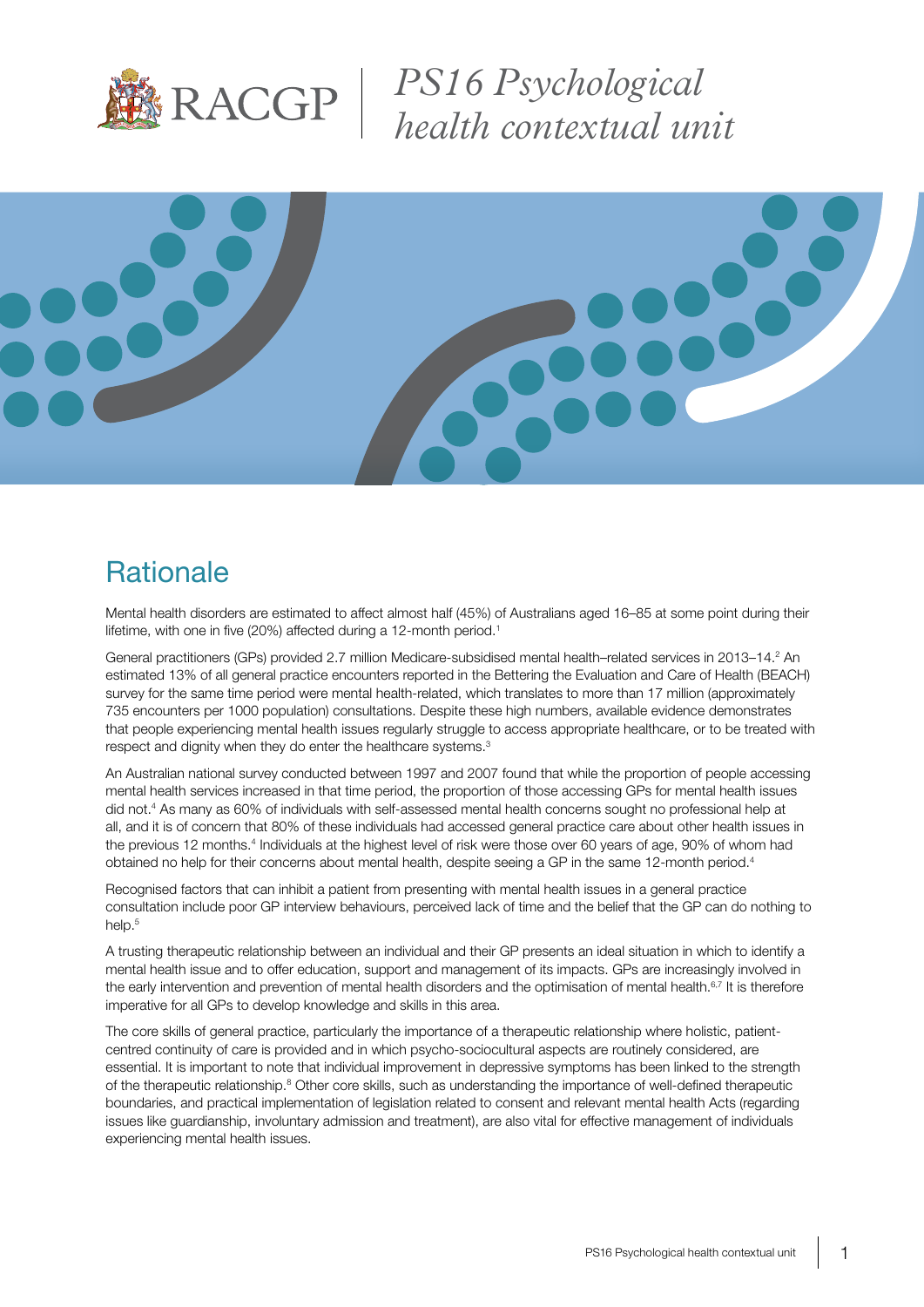An understanding of the barriers individuals may face in talking about their psychological symptoms and in receiving care is important in improving access to quality care, particularly for individuals from vulnerable communities.

Individuals' reluctance to disclose mental health symptoms can be related to a number of factors, but for many the primary concern is related to perceived risk of stigmatisation. Some may instead present in a healthcare consultation with somatic complaints attributed to, or caused by, psychological factors. A GP is well placed to engage a patient in conversation about these issues, assist in developing insight and to address some of the contributing factors, such as health anxiety and depressive symptoms, in order to improve their overall wellbeing.<sup>9</sup> Experience in managing mental health issues and relevant postgraduate qualifications have been shown to help GPs better cope with complex presentations, including patients with persistently undifferentiated illness, somatisation and/or hypochondria.<sup>10</sup>

It is important for GPs to understand the role and appropriate use of evidence-based online education and therapeutic tools to assist individuals who may find it difficult to engage with their GP, and to help them recognise and access help for their mental health symptoms.<sup>11</sup>

Mental health issues were estimated to represent 13% of the total burden of disease in Australia in 2012, ranking fourth behind cancer, musculoskeletal disorders and cardiovascular disease,12 and depression was the fourth most common condition requiring treatment in 2013–14.13 GPs are reported to be the most common providers of mental health services and are often the first point of contact for patients experiencing these types of problems.<sup>2,14</sup> While GPs commonly see high-prevalence disorders, such as depression, anxiety, substance abuse and personality disorders, most will also encounter a range of less common mental health problems, such as psychosis.

GPs commonly see individuals when they are vulnerable to secondary factors, such as being physically unwell or having a loved one who is unwell, coping with significant social stressors, or being given a serious diagnosis. Comorbidity of mental health conditions with other chronic medical conditions or drug and alcohol problems is common in general practice presentations, further complicating diagnosis and management of mental health disorders.<sup>15</sup> Many chronic disorders have been found to be associated with increased depressive morbidity.<sup>16</sup>

In order to provide quality care, GPs require skills in distinguishing normal emotional reactions, such as grief, sadness, anger and anxiety, from more disordered responses that impact an individual's ability to function and developing skills in assessing, supporting and managing the full psychological spectrum.

Many psychological disorders in general practice are self-limiting illnesses and the GP's role in these situations is to explain, ease distress and act to speed recovery.<sup>17</sup> The spectrum, impacts and complexity of psychological presentations in general practice is broad, ranging from emotionally charged encounters with patients or their relatives, recognition of impacts of personality traits on health and wellness, grief, stress and trauma reactions; to varying severities of depression and anxiety, post-traumatic stress disorder (PTSD), eating and body image disorders; to psychotic and personality disorders.

The skills and knowledge required to manage this spectrum of psychological distress are also broad, and include:

- use of mental health screening tools
- ability to recognise red flags and identify risk of self-harm or suicide
- use of de-escalation and mental health first-aid techniques
- provision of education regarding relaxation and sleep hygiene strategies
- supportive counselling
- motivational interviewing
- structured problem solving
- cognitive and dialectical behavioural therapy
- development of relapse prevention plans.

Effective and empathic management of psychological symptoms requires background knowledge of normal and adaptive psychological reactions to life stressors, commencing from undergraduate education and updated over a GP's lifetime.

Individuals commonly prefer to be assessed for mental health problems by their GPs, rather than a mental health specialist.<sup>18</sup>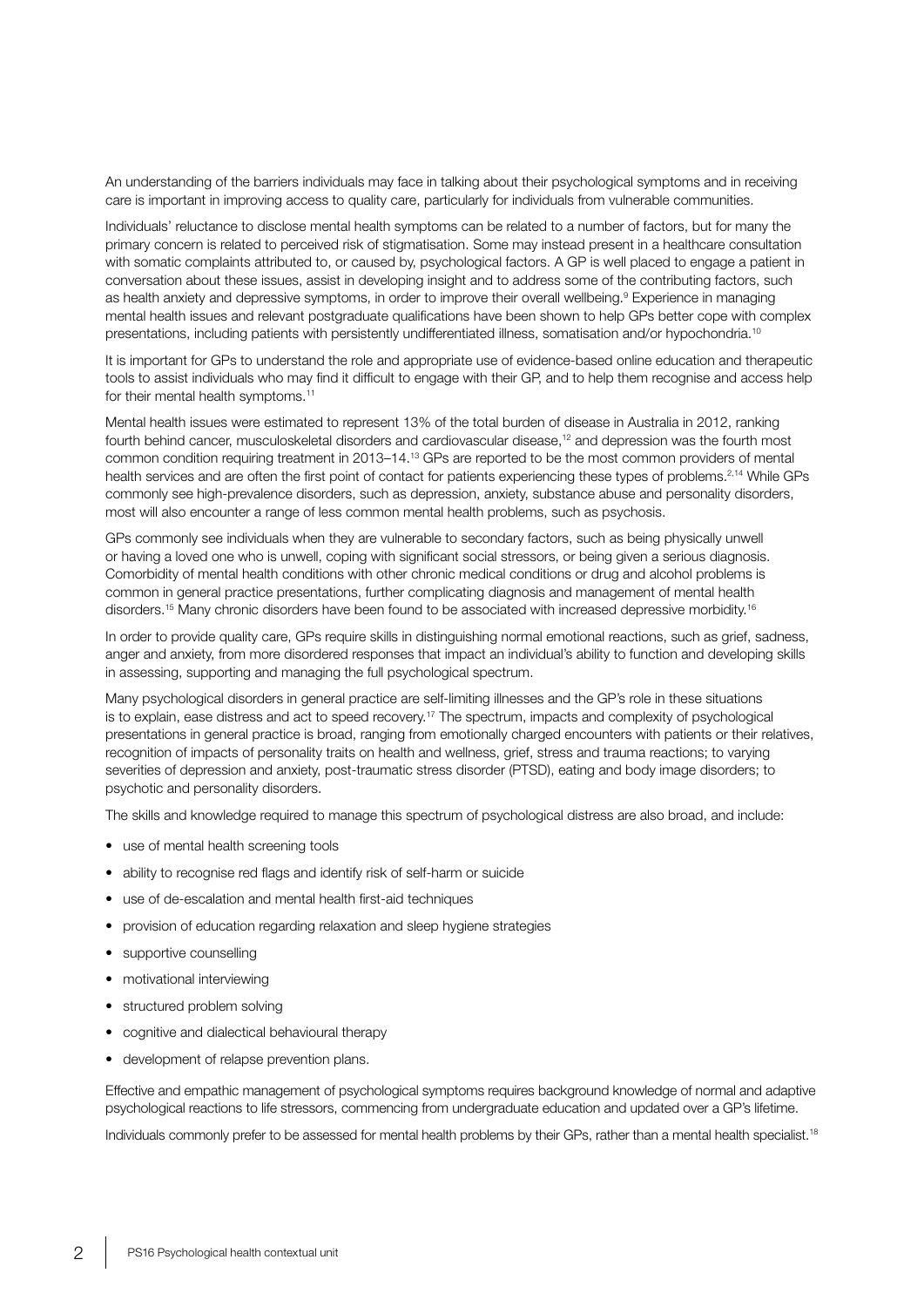Medication can be a useful therapeutic adjunct. It is important that GPs' knowledge and skills include understanding when to consider the use of psychotropic medications, as well as their potential benefits, acute and chronic side effects and possible dangers, including the cardiovascular risks of some medications. It is also essential that GPs develop an ability to determine when to refer to specialised mental health services and when to continue management in general practice. Establishing effective communication and links between GPs and mental health services facilitates high-quality patient care.

Intentional self-harm (including suicide) accounted for 20.9% of injury-related deaths in Australia in 2010 and is a major cause of death for people experiencing mental health issues.19 The rate of youth suicide in Australia peaked in the 1990s and is now decreasing. However, intentional self-harm remains the second-leading cause of death for young people aged 15–24 (after transport accidents), accounting for 20%.19 It is thus imperative for GPs to have a low threshold to sensitively ask patients about thoughts of self-harm or suicide and to develop strategies to assist them if a risk is identified.

People with a mental health diagnosis have an elevated risk of preventable natural and unnatural death,<sup>20</sup> with psychiatric outpatients twice as likely to die from diseases such as ischaemic heart disease, which has often gone undetected in such patients.<sup>21</sup> Despite a steady decline in cardiovascular mortality for most Australians, people with a mental health diagnosis have received little or no benefit from this progress.<sup>22,23</sup> Clinical depression predicts increased mortality,<sup>24</sup> particularly in the case of comorbid clinical depression and coronary heart disease.<sup>25</sup>

Some mental health conditions can impact an individual's capacity to care for themselves in regards to modifiable lifestyle factors, including the use of alcohol, cigarettes and other drugs as a contributing factor or a consequence of psychological symptoms, exercising regularly, and maintaining good nutrition. Patients whose primary issue is a mental health disorder deserve the full range of care, including preventive services, offered in general practice.

# Related contextual units

AV16 Abuse and violence

AM16 Addiction medicine

### **References**

- 1. Australian Bureau of Statistics. National Survey of Mental Health and Wellbeing: Summary of results, 2007. ABS cat. no. 4326.0. Canberra: ABS, 2008. Available at [www.abs.gov.au/AUSSTATS/abs@.nsf/DetailsPage/4326.02007?OpenDocument](http://www.abs.gov.au/AUSSTATS/abs@.nsf/DetailsPage/4326.02007?OpenDocument) [Accessed 19 August 2011].
- 2. Australian Institute of Health and Welfare. Mental health-related services provided by general practitioners. Available at https://mhsa. aihw.gov.au/services/general-practice [Accessed 29 October 2015].
- 3. Mental Health Council of Australia. Not for service: Experiences of injustice and despair in mental health care in Australia. Canberra: Mental Health Council of Australia, 2011.
- 4. Parslow RA, Lewis V, Marsh G. The general practitioner's role in providing mental health services to Australians, 1997 and 2007: Findings from the national surveys of mental health and wellbeing. Med J Aust 2011;195(4):205–09.
- 5. Cape J, McCulloch Y. Patients' reasons for not presenting emotional problems in general practice consultations. Br J Gen Pract 1999;49(448):875–79.
- 6. Council of Australian Governments. National Action Plan on Mental Health 2006–2011. Canberra: COAG, 2006. Available at www.coag. gov.au/coag\_meeting\_outcomes/2006-07-14/index.cfm#fragment-3 [Accessed 19 August 2011].
- 7. Powell Davies G, Harris M, Perkins D, et al. Coordination of care within primary health care and with other sectors: A systematic review. Research Centre for Primary Health Care and Equity, School of Public Health and Community Medicine: Sydney, 2006.
- 8. Castonguay LG, Goldfried MR, Wiser S, Raue PJ, Hayes AM. Predicting the effect of cognitive therapy for depression: A study of unique and common factors. J Consult Clin Psychol 1996;64(3):497–504.
- 9. Clarke DM, Piterman L, Byrne CJ, Austin DW. Somatic symptoms, hypochondriasis and psychological distress: A study of somatisation in Australian general practice. Med J Aust. 2008;189(10):560–64.
- 10. Stone L. Explaining the unexplainable Crafting explanatory frameworks for medically unexplained symptoms. Aust Fam Physician 2011;40(6):440–44.
- 11. The Royal Australian College of General Practitioners. e-Mental health: A guide for GPs. East Melbourne, Vic: RACGP, 2015. Available at [www.racgp.org.au/download/Documents/Guidelines/e-Mental%20health/e-mentalhealthguide.pdf](http://www.racgp.org.au/download/Documents/Guidelines/e-Mental%20health/e-mentalhealthguide.pdf) [Accessed 3 February 2016].
- 12. Australian Institute of Health and Welfare. Leading types of ill health. Bruce, ACT: AIHW, 2014. Available at www.aihw.gov.au/australiashealth/2014/ill-health/#t1 [Accessed 3 February 2016].